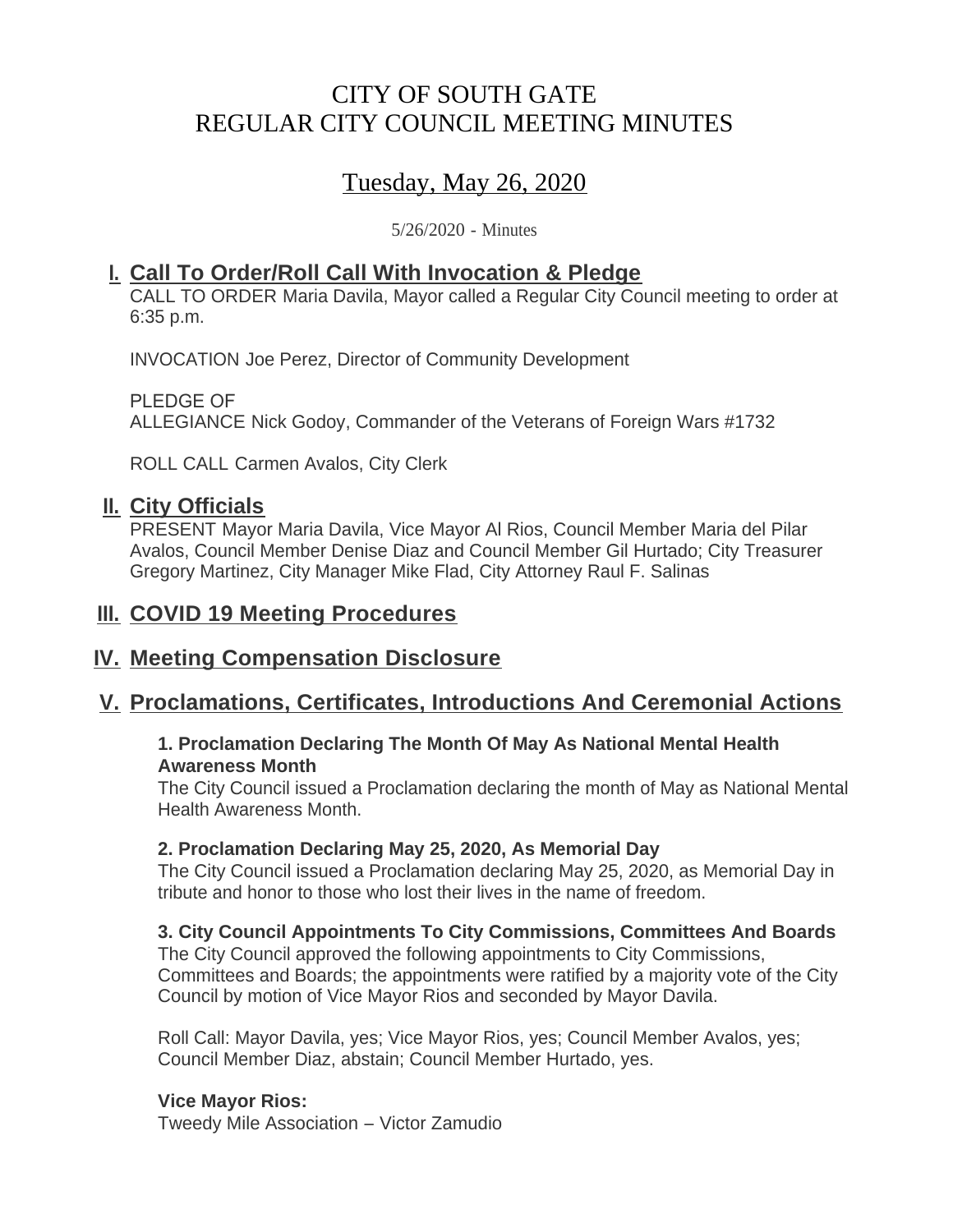## **Public Hearings VI.**

### **4. Resolution Ordering The Levy Of The Fiscal Year 2020/21 For The Street Lighting And Landscaping District No. 1**

The City Council conducted a public hearing and unanimously adopted Resolution No. 2020-20-CC entitled - A Resolution of the City Council of the City of South Gate ordering the levy of the Fiscal Year 2020/21 Annual Assessment for the Street Lighting and Landscaping Maintenance District No. 1 by Vice Mayor Rios and seconded by motion of Mayor Davila.

Roll Call: Mayor Davila, yes; Vice Mayor Rios, yes; Council Member Avalos, yes; Council Member Diaz, yes; Council Member Hurtado, yes.

Mike Flad, City Manager and Art Cervantes, Director of Public Works gave a brief presentation of this item.

Council Member Avalos stated that the City will be running in a deficit. As the City will be running in a deficit this will add an additional \$832,089.00 to the deficit.

Mayor Davila opened the public hearing and asked if anyone in the audience wishes to speak on this item. Seeing no one come forward, Mayor Davila closed the public hearing.

Greg Martinez, City Treasurer stated that corner properties get charged more because they have a larger square footage.

#### **5. Americans With Disabilities Act Self Evaluation And Transition Plan**

The City Council conducted a Public Hearing and unanimously approved A and B by motion of Council Member Hurtado and seconded by Mayor Davila.

a. Received and filed a presentation on the Americans with Disabilities Act Self-Evaluation and Transition Plan (ADA Transition Plan); and

b. Adopted the ADA Transition Plan.

Roll Call: Mayor Davila, yes; Vice Mayor Rios, yes; Council Member Avalos, yes; Council Member Diaz, yes; Council Member Hurtado, yes.

Mike Flad, City Manager and Art Cervantes, Director of Public Works gave a brief presentation of this item.

Mariam Athanasius, Owens Group gave a presentation on their recommendations on the ADA Transition Plan.

Council Member Avalos requested to see the reports that were prepared by the Owens group.

Mr. Flad said that he will provide copies for the entire Council.

Council Member Hurtado asked who would set up the priorities as to what projects get done first.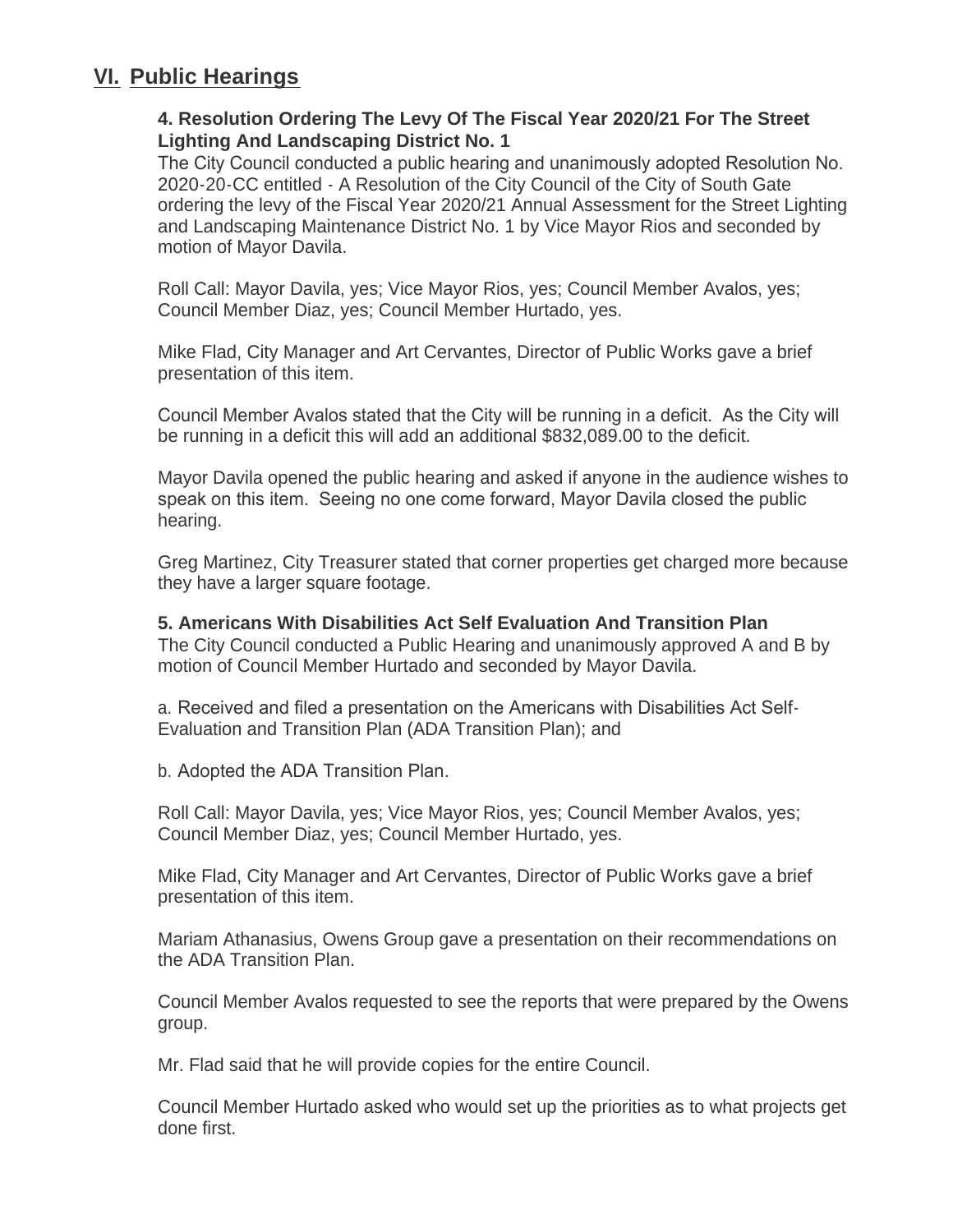Ms. Athanasius replied that the Department of Justice and the Department of Transportation sent an explanation of the order in which things need to get done. They give priority one order to major streets.

Mr. Cervantes added that this document would serve as a Master Plan and as funding options become available, we would take the higher priority projects and start working from there. Also, the plan would help formulate new projects.

Council Member Diaz asked for clarification on the survey and lack of responses.

Mr. Cervantes said that he will report back to Council on the survey and how it was sent out to the residents.

Council Member Avalos asked how much funding is in the SB1 fund.

Mr. Cervantes responded that he believed that the allocation is based on how much revenue comes in through the state. This year he thinks it was close to 1.8 million dollars. There is also funding from grant projects, Prop C, and Measures R and M.

Mr. Flad added that ADA projects are also eligible for CDBG Funds.

Council Member Avalos requested that the survey be placed on the City's Website.

Mr. Cervantes responded that it is currently on the website.

Mayor Davila opened the public hearing and asked if anyone in the audience wishes to speak on this item.

Adolfo Varas, mentioned that as part of the attachment to the Staff Report it mentions that the information was published in the Los Angeles Wave Publication. He would like to help get more information and feedback from the residents.

Virginia Johnson, 5751 McKinley Avenue, stated that she didn't even know that survey was out there but was happy it is still available.

Seeing no one come forward, Mayor Davila closed the public hearing.

Council Member Avalos asked is the current work that has been done on the corners was taken into consideration when this plan was being formulated.

Ms. Athanasius explained that it depends on the date of the work as this plan began two years ago.

Mr. Cervantes also explained that the City would get credit for existing work even if it was not included in this plan.

Lizzette Ruiz commented that they need more input from the community with disabilities.

### **YII. Comments From The Audience**

John Montalvo sent an email to read during Public Comments to share his opinion on the current behavior of the City Council and recent appointment to the Parks and Recreation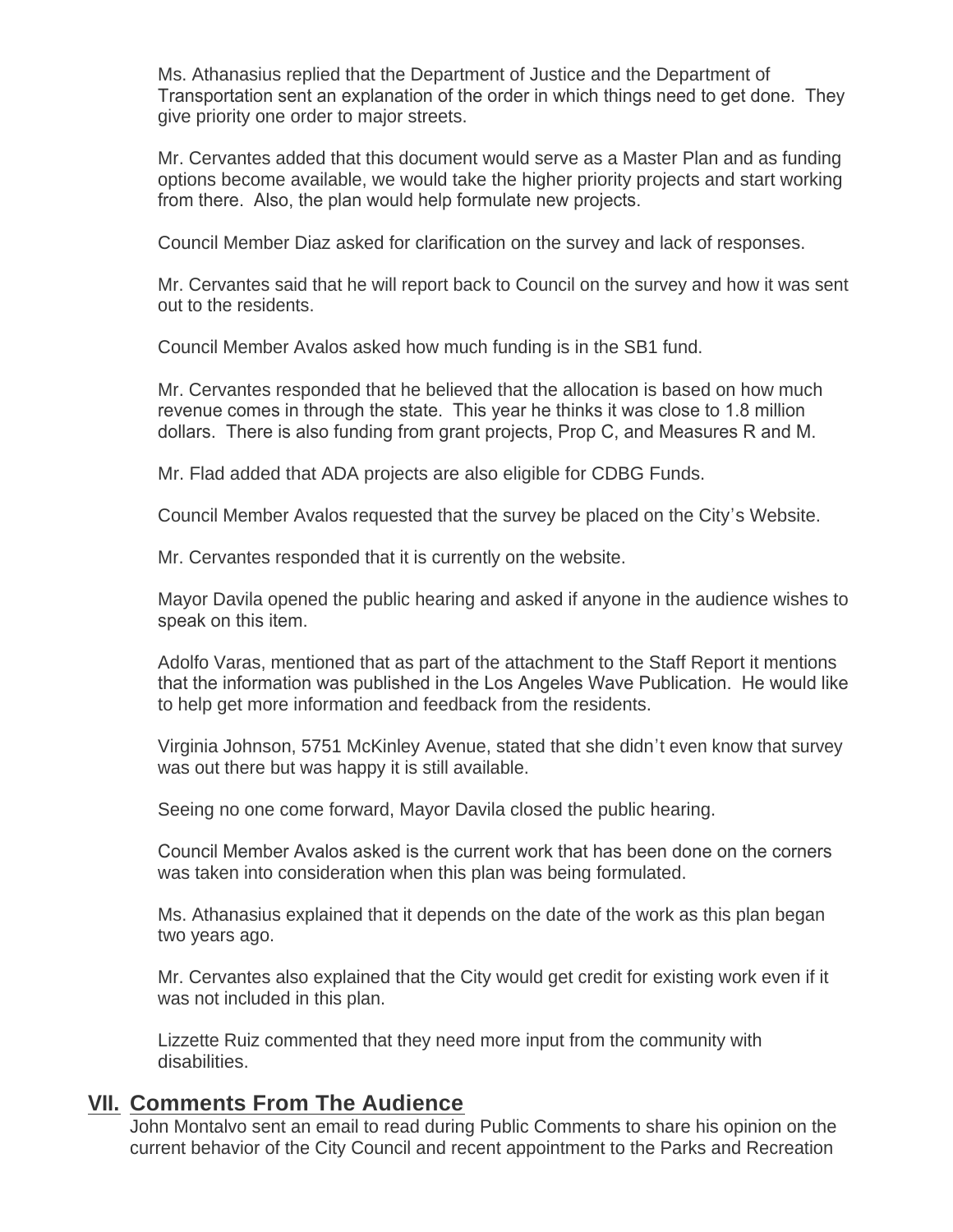current behavior of the City Council and recent appointment to the Parks and Recreation Commission.

Virginia Johnson, 5751 McKinley Avenue, shared her opinion on the current activities of the City Council and the recent postings on social media. She spoke in support of Mayor Davila, Vice Mayor Rios and Council Member Hurtado.

Mr. Godoy, reported that at 8628 San Gabriel Avenue there are teenagers leaving marijuana and trash. He also said that the WAVE hasn't been distributing their paper for over a month.

Thomas Buckley, said that he feels that he is being attacked by members of the Mayors campaign team. He feels that his concerns about the Mayor's behavior have not been addressed.

Rudy thanked the people that organized the protest that occurred in front of the Mayor's house. He feels it is important for the community to have free speech and need to hold elected officials accountable for their actions.

A member of the public agreed with Ms. Johnson's comments.

Liz Ruiz, wanted to express her concerns with the issues being brought up and feels these issues are just separating the City.

Alice Cueto, 2911 Willow Place, stated that she agrees with the comments made by Ms. Johnson.

Claudia Rivera, has concerns about the recent postings on social media.

Alfredo Banuelos, spoke on the attacks being made and would like to know what the facts are instead of just stating opinions. He supports the protests going on throughout the City and feels the First Amendment must be protected.

Consuelo Godoy, spoke on the staff members working the Call Center and how polite they are.

A member of public agreed with Ms. Johnson's comments.

Jovanna Laborin, also agreed with Ms. Johnson's comments and was against the protests that occurred in front of the Mayor's house.

Bobbie Thompson, 8848 Firestone Plaza, is unhappy with the current state of the City.

Candice Esquivel is against the protests at the Mayor's house. She believes that the police should investigate this matter before someone is hurt.

Aaron, spoke on recent social media posts and how he would appreciate Council Member Hurtado answer his email instead of avoiding him.

Georgina spoke on the current state of the City and is disgusted with the immature behavior of the Council.

Mayra believes in freedom of speech but the behavior of the people protesting in front of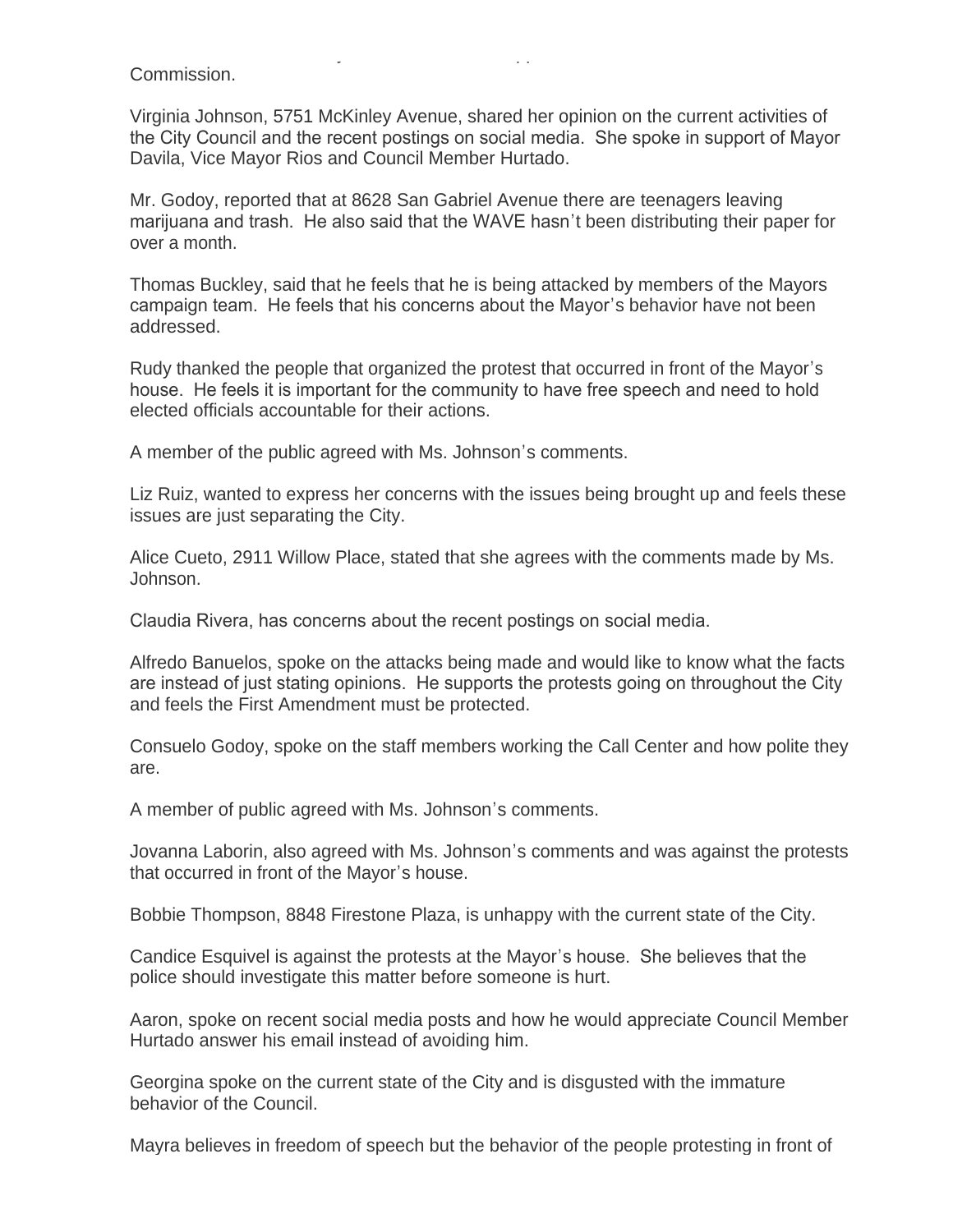Mayra believes in freedom of speech but the behavior of the people protesting in front of the Mayor's house was unacceptable.

Lindsay Cox,10125 Pinehurst Avenue, has decided to take a step back from volunteering in the community because of the despicable behavior of the community. She also spoke on the recent postings on social media. She believes the community needs to move on.

David Montano, spoke on the recent posting on social media and the political activities in the City. He supports Council Member Diaz and thanked her for delivering food to his mother.

David Gomez, is a small business owner and supports Council Member Diaz. He feels she takes the time to answers his questions and thanked her for her work within the community. He believes the Council Members need to work together and would like see some new leadership.

Brigette Ramirez, spoke about her concerns with comments made on social media.

Luz Ruiz, spoke about her concerns with comments made on social media.

Luz, spoke about her concerns with comments made on social media.

Cindy Esquivel, 4718 Tweedy Boulevard, commented on illegal fireworks and wanted to know if the Police Department was planning on having extra patrols.

Josh Barron, spoke about his concerns with comments made on social media about the JAA.

Adolfo Varas, stated that he feels that the City Council is divided and feels that Council Member Diaz has the control to help mend this situation.

Drew, spoke in support of Mayor Davila, Vice Mayor Rios and Council Member Hurtado. He feels that the whole City Council needs to come together and work as a team.

Jim Torres, Oklahoma Avenue, asked what the process is to reopening the dog park in Hollydale.

## **<u>YIII. Reports And Comments From City Officials</u>**

Joe Perez, Director of Community Development, stated that the City Council recently authorized \$200,000 to support small businesses with \$10,000 grants. Currently, applications are now being accepted. 113 applications were received on the first day.

Steve Costley, Acting Director of Parks and Recreation stated that the Golf Course has reopened and starting on June 1st the tennis courts will open as well as the dog park and parking lots. On Saturday, the Los Angeles County Food Bank in conjunction with the City, Assembly Member Rendon's Office, and several others will be hosting a food distribution center at South Gate Park.

Art Cervantes, Assistant City Manager/Director of Public Works stated that the Public Works Department will be accepting bids and proposal for the construction project at Garfield/Imperial and Firestone/Otis.

Randy Davis, Chief of Police stated that the Police Department has noticed an increase in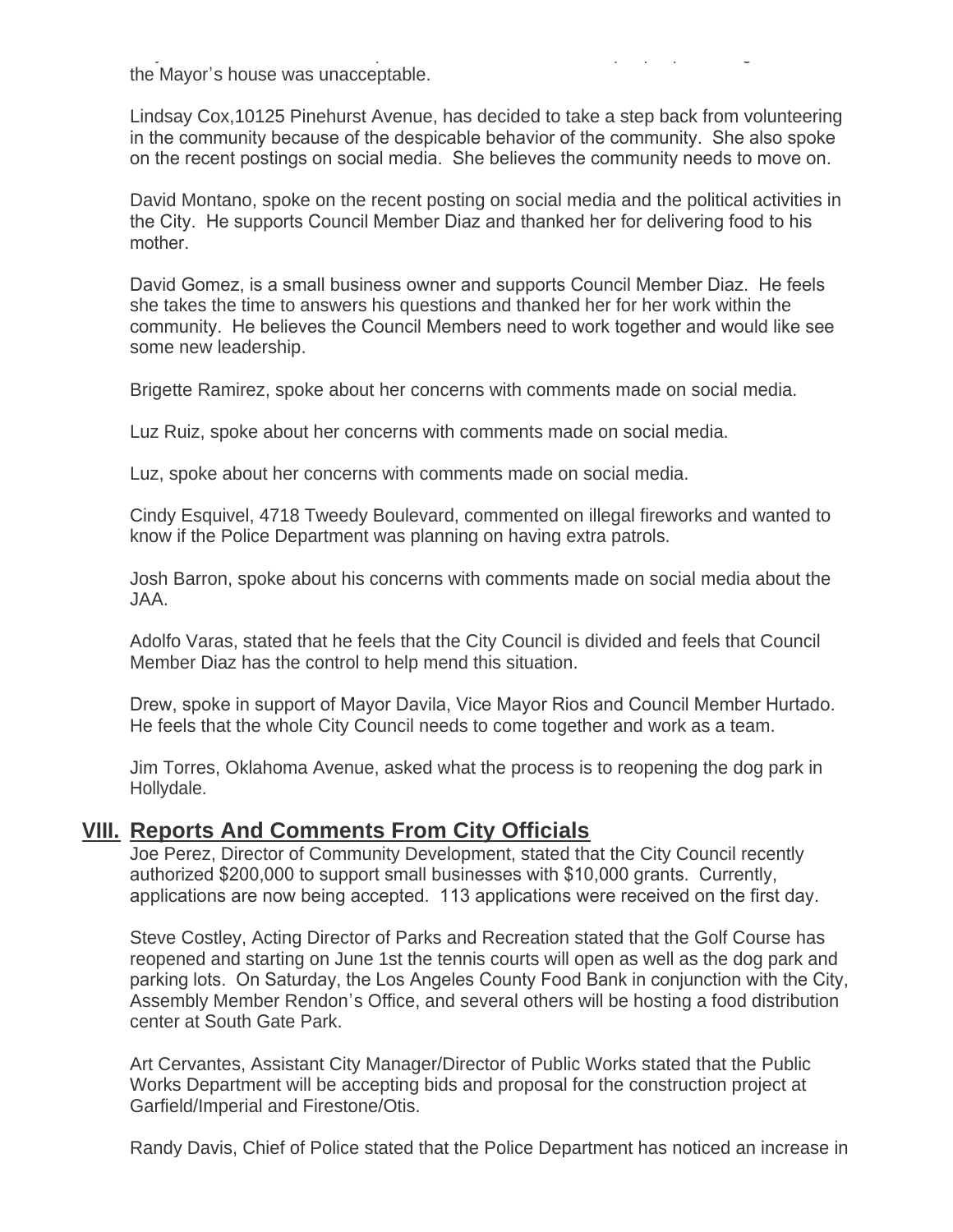Randy Davis, Chief of Police stated that the Police Department has noticed an increase in firework activity. The Police Department will be having a special task force to address this firework violations. The task force will educate the public and also enforce the illegal fireworks laws.

Greg Martinez, City Treasurer stated that there is a time and a place for protests. As elected officials we signed up to take the good criticisms as well as the bad but our neighbors do not. Mr. Martinez does not agree with the protests held in front of the Mayor's house. Mr. Martinez has seen posts on social media stating that he was part of the protests. He stated that he had nothing to do with this and was working at the homeless shelter at time.

Council Member Avalos, commented that the City Council is working together and each member brings their own knowledge to the group. It saddens her that there are community members that are still stuck in the election. She feels that the members of council do not control people and wants to move forward as a Council. She suggested some sort of community event to bring everyone together. She invited all City Commissioners to help this weekend as a show of unity for the community.

Council Member Hurtado, stated that he is very hopeful that the Council can work well together. Every day he gets calls about the attacks on social media and encourages the community to come together.

Council Member Diaz, stated that South Gate had a tremendous spike reaching 517 testing posting and we have lost 15 members of our community. She urged the community to keep following all the guidelines as we start opening the economy again. She thanked the Youth Commission for offering scholarship and graduations. She is constantly informing residents of programs and opportunities on her social media platforms and says that she is not attacking people as some are claiming. She agrees that we need to unite for the benefit of the community and move the City forward.

Vice Mayor Rios, stated that he is concerned with the situation at Farmer John's plant in Vernon and encouraged everyone to be careful. He thanked staff for their work on the census and South Gate is leading the way on filling out the census forms. Vice Mayor Rios wants to start meeting with businesses to discuss safely opening to the community. He is a member of the SELA Collaborative and they just voted to move ahead with "California Forward." The board would like to hold an economic summit in the South East Area before the end of the year. He met with the Mayor and the City Manager about getting the Budget Subcommittee meetings started again.

Mayor Davila reminded everyone of the upcoming food drive. She thanked staff that worked the call center for our senior's citizens and has made a few videos for the high school virtual graduation ceremonies. The Mayor said that the community is welcome to come and talk at the Council Meetings, but a lot of the comments today were about social media pages that the City doesn't have any control over. The Council continues to conduct City business and we make sure our residents are taken care of. She will not respond to questions on social media pages and does not respond to negative comments. At the last meeting she read a statement that addressed the concerns of some of the residents and stated that there are organizations that people can report their concerns if they question her ethics. She believes that the people have the right to protest but said that people should be mindful of their behavior and their language as their chose to protest in area with families and children. We should work together especially during these times of need.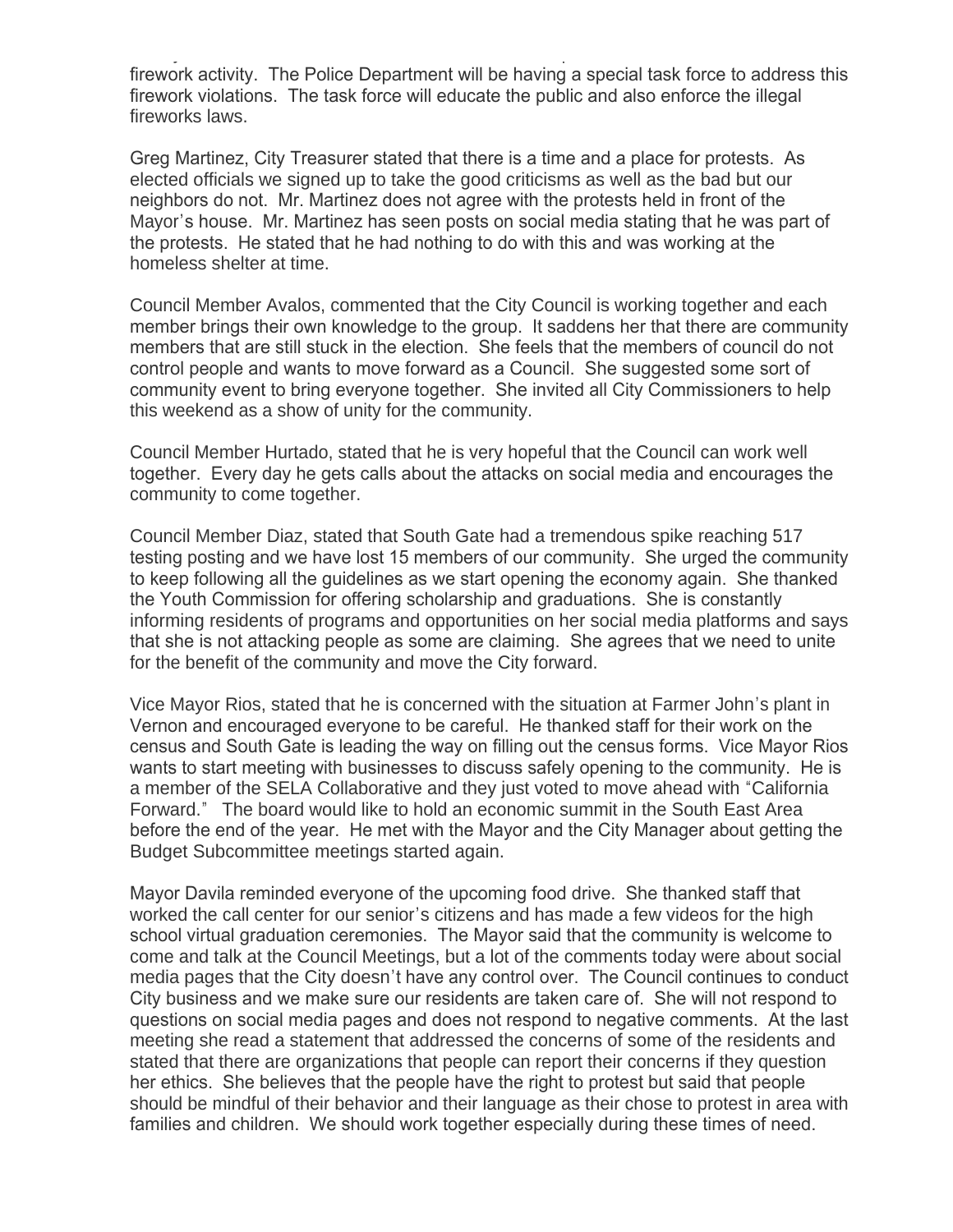## **IX. Consent Calendar Items**

Agenda Items 6, 8, 9, and 10 were unanimously approved by motion of Council Member Hurtado and seconded by Mayor Davila. Item 7 was pulled for separate discussion.

Roll Call: Mayor Davila, yes; Vice Mayor Rios, yes; Council Member Avalos, yes; Council Member Diaz, yes; Council Member Hurtado, yes.

### **6. Ordinance No. 2020-02-CC Amending Title 9 (Buildings) Of The Muni Code Updating California Building Standards Code**

The City Council unanimously adopted Ordinance No. 2020-02-CC entitled - An Ordinance of the City Council of City of South Gate amending Title 9 (Buildings), of the South Gate Municipal Code, in its entirety by adopting by reference the 2019 Edition of the California Code of Regulations, Title 24 and the 2018 Edition of the UniformSolar Energy and Hydronics Codes, and the 2018 Edition of Swimming Pool, Spa, Hot Tub Codes published by the International Association of Plumbing and Mechanical Officials, effective July 1, 2020 during Consent Calendar.

### **7. Resolution Updating The Job Specification Of The Director Of Parks & Recreation Position**

The City Council adopted Resolution No. 2020-21-CC entitled - A Resolution of the City Council of the City of South Gate amending Resolution No. 6454 (Salary Resolution and Position Classification Plan) to update the job specification of the Director of Parks & Recreation position in the Parks & Recreation Department by motion of Council Member Hurtado and seconded by Council Member Davila.

Roll Call: Mayor Davila, yes; Vice Mayor Rios, yes; Council Member Avalos, no; Council Member Diaz, yes; Council Member Hurtado, yes.

### **8. Amendment No. 1 To Contract No. 2020-22-AC With ClientFirst Technology Consulting For Continued IT Project Management Services; Agreement For E-Mail Archive Solution Implementation; And Agreement For The Office 365 Migration**

The City Council unanimously approved A, B, and C during Consent Calendar.

a. Approved Amendment No. 1 to Contract No. 2020-22-AC with ClientFirst Technology Consulting for continued project management related to the initial implementation of the Technology Master Plan, in an amount not-to-exceed \$62,390.00;

b. Approved Professional Services Agreement (Contract No. 2020-32-CC) with ClientFirst Technology Consulting for Implementation of an E-mail Archive Solution, in an amount not-to exceed \$7,350.00; and

c. Approved Professional Services Agreement (Contract No. 2020-33-CC) with ClientFirst Technology Consulting for the Office 365 Migration Project, in amount notto-exceed \$26,600.00.

### **9. Funding Appropriations For The Capital Improvement Program For Fiscal Year 2019/20**

The City Council unanimously approved A, B, C, D, E, F, G and H during consent calendar.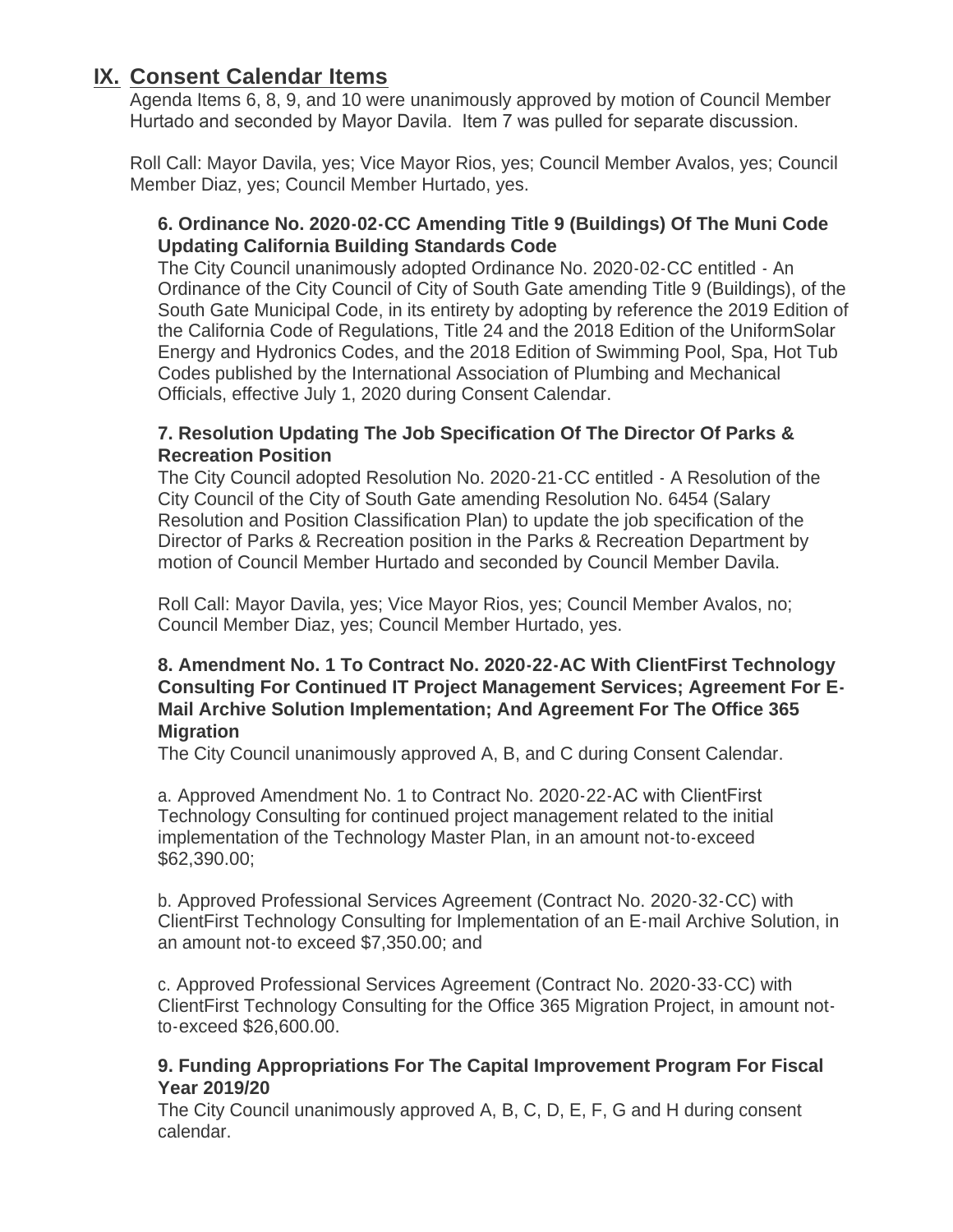a. Amending the Capital Improvement Program to add the following projects: (1) Citywide Residential Resurfacing Project, Phase I, City Project No. 637-ST (2) Police Department Parking Lot Expansion, City Project No. 594-GEN, (3) Police Department Fueling Station and Air Compressor Replacement, City Project No. 663- GEN, and (4) Warehouse Office Construction at Public Works Yard, City Project No. 664-GEN;

b. Appropriating \$1,600,000 in Senate Bill 1 Funds to Account No. 311-790-31-9582, (Capital Projects Fund - Citywide Residential Resurfacing Project - Phase I, City Project No. 637-ST) to fund this project;

c. Transferring \$240,000 from Account No. 311-790-49-9905 (Capital Projects Fund - Courthouse Adaptive Reuse Project, City Project No. 501-ARC) to Account No. 311- 790-39- 9113, (Capital Projects Fund - Police Department Parking Lot Expansion, City Project No. 594 GEN) to fund this project;

d. Appropriating \$800,000 from the unrestricted balance of the Water Fund to Account No. 411-731-71-9557 (Water Fund - Water System Facilities Chlorination Upgrades, City Project No. 586-WTR) to fully fund the project;

e. Appropriating \$200,000 from the unrestricted balance of the Water Fund to Account No. 411-731-71-9578 (Water Fund - Long Beach Boulevard Water Service Lateral Replacement, City Project No. 638-WTR) to fully fund the project;

f. Appropriating \$600,000 from the unrestricted balance of the Water Fund to Account No. 411-731-71-9581 (Water Fund - AMI/AMR Meter Replacement - Phase III, City Project No. 649-WTR) to fully fund the project;

g. Appropriating \$175,000 from the unassigned balance of the Building & Infrastructure Maintenance Fund to Account No. 311 790-39-9114 (Capital Projects Fund - Police Department Fueling Station and Air Compressor Replacement, City Project No. 663 GEN) to fund this project; and

h. Appropriating \$30,000 from the unassigned balance of the Building & Infrastructure Maintenance Fund to Account No. 311 790-49-9911 (Capital Projects Fund - Warehouse Office Construction at Public Works Yard, City Project No. 664-GEN) to fund this project.

**10. Special And Regular City Council Meeting Minutes Of April 28, 2020** The City Council unanimously approved the Regular and Special Meeting minutes of April 28, 2020 during Consent Calendar.

### **Reports, Recommendations And Requests X.**

### **11. Resolution Extending The Restriction On Evictions Of Commercial And Residential Tenants To June 30, 2020 Due To The Ongoing COVID-19 Pandemic**

The City Council unanimously adopted Resolution No. 2020-22-CC extending the restriction on evictions of commercial and residential tenants to June 30, 2020, due to the ongoing Coronavirus Disease 2019 pandemic by motion of Council Member Hurtado and seconded by Council Member Davila.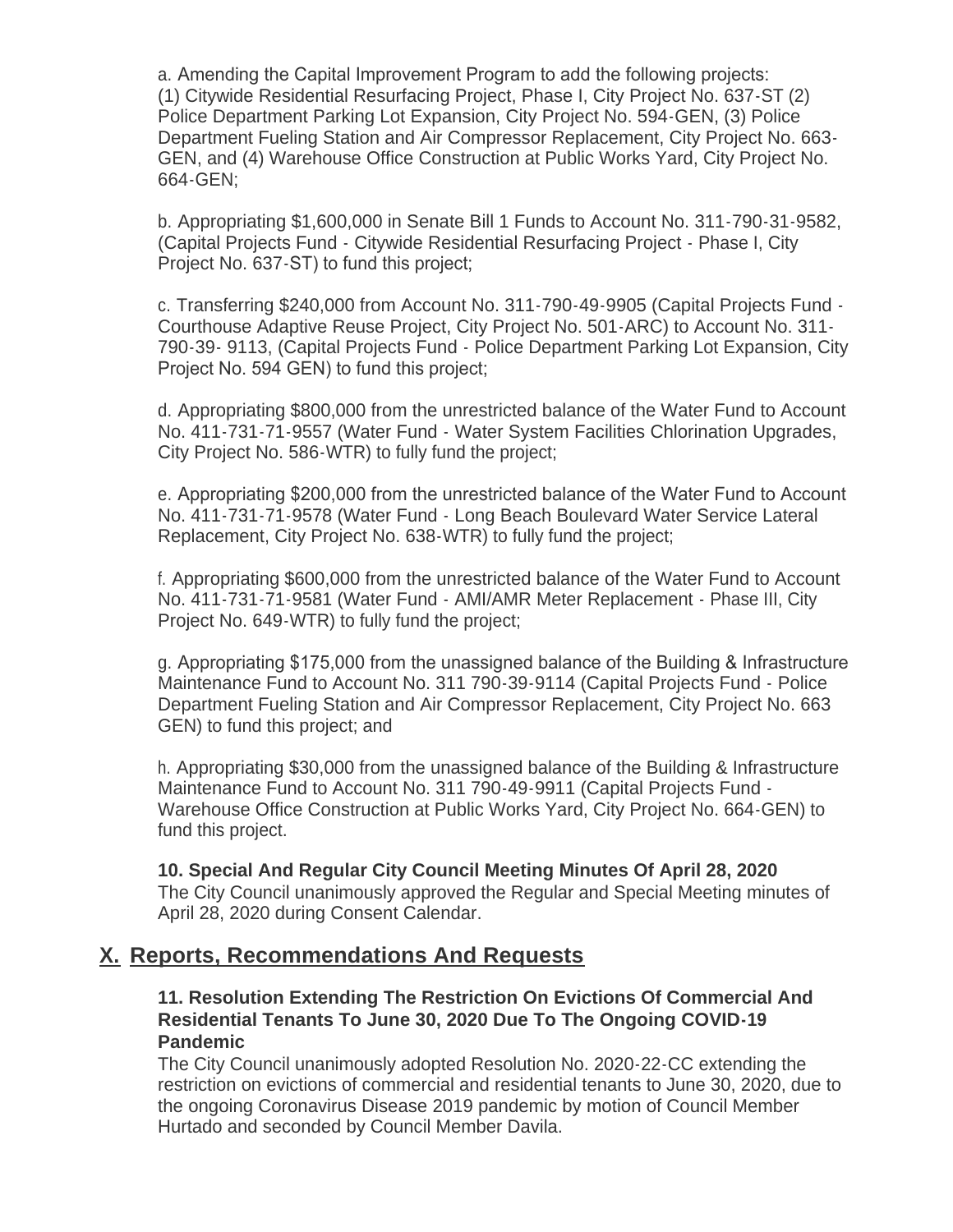Roll Call: Mayor Davila, yes; Vice Mayor Rios, yes; Council Member Avalos, yes; Council Member Diaz, yes; Council Member Hurtado, yes.

#### **12. Agreements For The Purchase Of A New Radio Communication System For The Police Department**

The City Council unanimously approved A, B, C, D, E, and F by Mayor Davila and seconded by motion of Council Member Hurtado.

a. Approved a Lease Financing Agreement (Contract No. 2020-34-CC) with Motorola for the purchase of hardware and software which includes consoles, radios and services, in the amount of \$1,253,889.84, for a three-year term;

b. Approved an Agreement (Contract No. 2020-35-CC) with the City of Montebello for Interoperable Radio System Subscriber Service, in the total amount of \$58,500.00 annually;

c. Approved an Agreement (Contract No. 2020-36-CC) with the City of Montebello for Land Lease Agreement, in the total of \$1.00 annually;

d. Approved an Agreement (Contract No. 2020-37-CC) with Spectrum Cable for internet service, in the total amount of \$9,000.00 annually;

e. Approved an Agreement (Contract No. 2020-38-CC) with Wireless Infrastructure Services for microwave dish, in the amount of \$62,083.29 (one-time cost); and

f. Authorized the Mayor to execute the Agreements in a form acceptable to the City Attorney.

Roll Call: Mayor Davila, yes; Vice Mayor Rios, yes; Council Member Avalos, yes; Council Member Diaz, yes; Council Member Hurtado, yes.

Council Member Hurtado stated that this is the continuation of the first phase of a project that was approved in 2018. This item continues with Phase 2 and 3.

Chief Davis explained that if the Police Department did not move forward with Phase 2 and 3 the early equipment would only be utilizing a fraction of their capabilities.

Council Member Hurtado also believes that this project would improve officer safety.

Council Member Avalos has concerns with funding options and questioned if there were other funding sources available to complete this project. She suggested using asset forfeiture funds for half of the purchase and general fund for the other half.

Chief Davis stated that the asset forfeiture funds are used for as many capital purchases possible from police cars, uniforms and equipment. These funds also used for the EOC and Training Facility remodel. He suggested that rather than changing the financial impact he will look at more infrastructure and technology improvements items that are included right now in the Technology Master Plan that the department had planned on using general fund and look at changing those to asset forfeiture. This can be done with the next fiscal year budget.

Council Member Diaz is also concerned with the impact this will have on the General